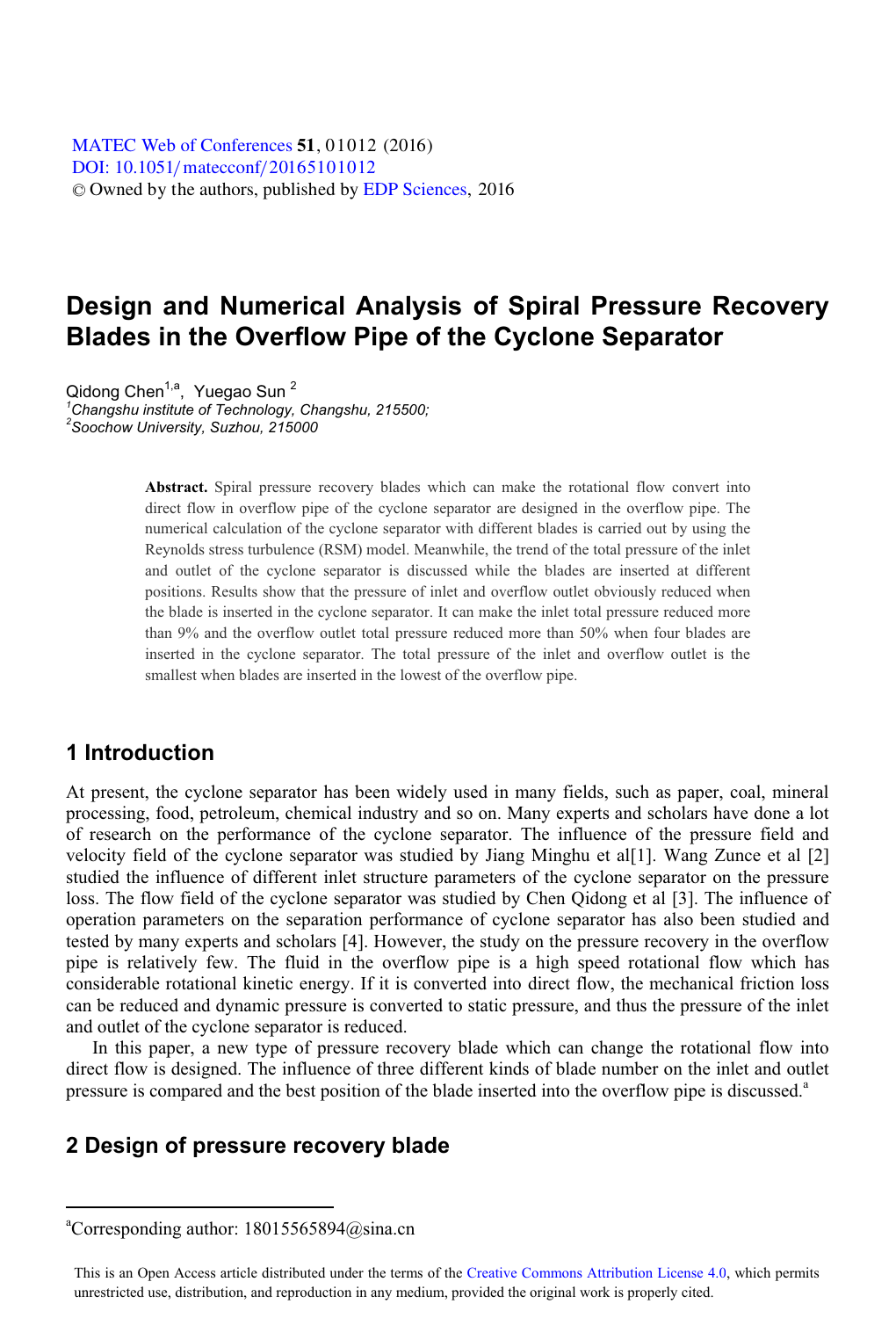#### **2.1 theoretical analysis**

In order to convert rotational flow into direct flow, the attack angle of the front inlet edge of the blade must be maximally as the same as the attack angle for the fluid to enter the blade. Through the numerical calculation for the flow field of the cyclone without blades, Fig.1 shows 10 fluid tracks 0.045m away from the overflow outlet in the overflow pipe. According to the figure, the motion tracks of the fluid are not regular cylindrical spiral curves and the spiral distance thereof is constantly changed, so these tracks cannot be expressed by the standard spiral curve equation.



**Figure 1.**The track curves of the overflow pipe.

In the paper, the finite division theory is adopted to divide the whole fluid track into infinite small arcs which can be approximated into standard cylindrical spiral curves. The lower endpoint of an independent track is recorded as  $f_0(x, y, z)$  and the upper endpoint is recorded as  $f_n(x, y, z)$ , and the endpoints of an optional arc taken from the above track are respectively recorded as  $f_a(x,y,z)$  and  $f_{a+1}(x,y,z)$ . Meanwhile, the horizontal plane of point  $f_a(x,y,z)$  is assumed as plane  $\alpha$ , the projection of point  $f_{a+1}(x,y,z)$  in plane  $\alpha$  is assumed as  $f_{a+1}(x,y,z)$  and the projection of the above arc in plane  $\alpha$  is assumed as  $f_a f_{a+1}$ . Since the arc is very small, the length thereof can be replaced by line  $\overline{f_a f_{a+1}}_\alpha$ . Subsequently, the lead angle of the spiral curve can be calculated according to Formula (1) for the lead angle of the standard cylindrical spiral curve.

$$
\tan \varphi_a = \frac{z_{a+1} - z_a}{f_a f_{a+1} \alpha} = \frac{z_{a+1} - z_a}{\sqrt{(x_{a+1} - x_a)^2 + (y_{a+1} - y_a)^2}}
$$
(1)

Similarly, central angle can be approximately calculated according to Formula (2).

$$
\theta_{\alpha} = \frac{2\overline{f_a f_{a+1}}}{O_{\alpha} f_a + O_{\alpha} f_{a+1\alpha}} = \frac{2\sqrt{(x_{a+1} - x_a)^2 + (y_{a+1} - y_a)^2}}{\sqrt{x_a^2 + y_a^2} + \sqrt{x_{a+1}^2 + y_{a+1}^2}}
$$
(2)



(a) Lift angle changes with the central (b)Initial lift angle change of 10track curves with r **Figure 2.** Lift angle changes with the center angle and initial angle with the radial position change

After the coordinates of the division point of the track are exported, Formulae (1) and (2) can be adopted to calculate the lead angle and the central angle corresponding to each small arc. The variation curve of central angle along with lead angle is as shown in Fig.2(a). According to the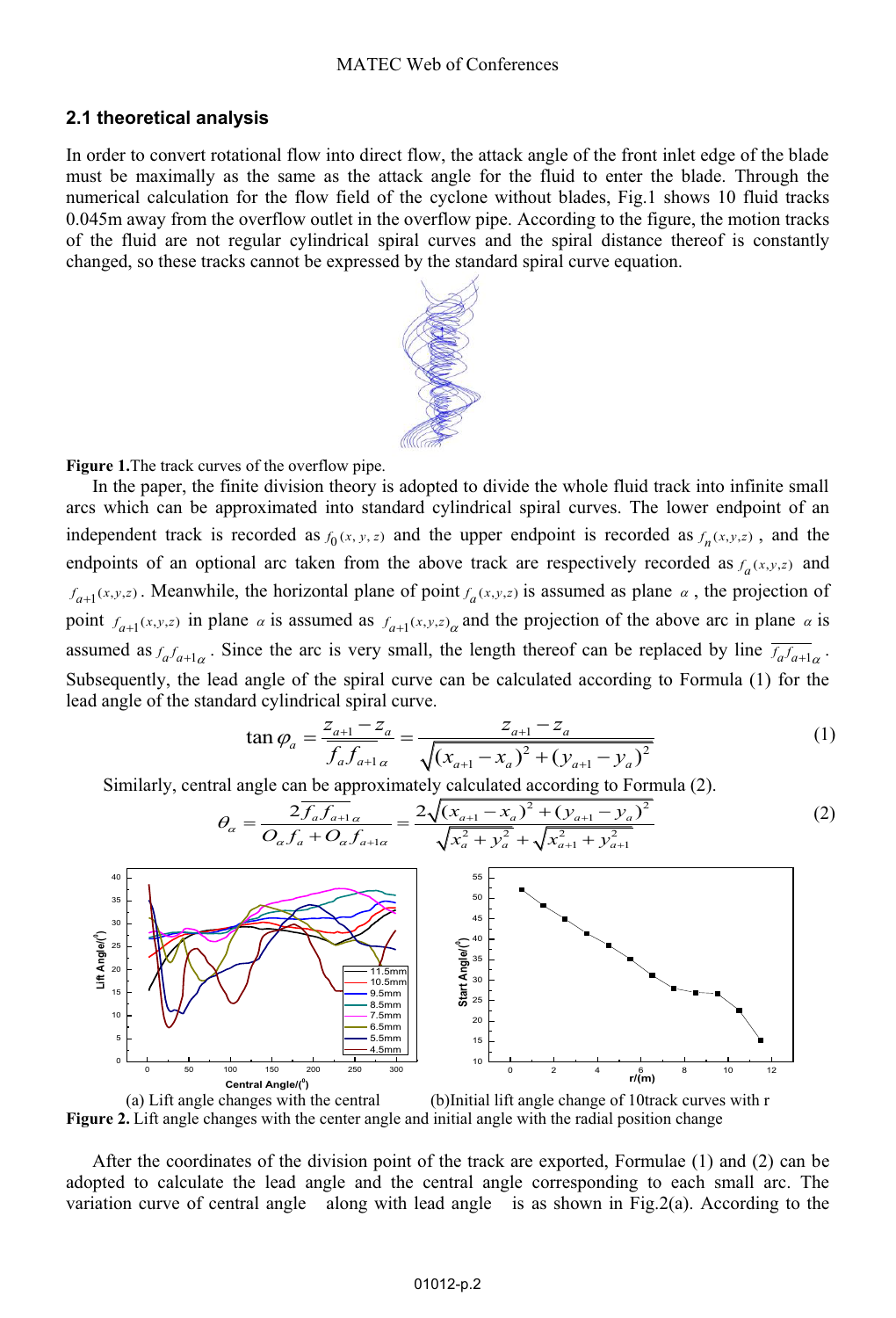### IC4M 2016

figure, when  $\theta$  is in the range of 0°  $\sim$ 30°, the lead angles of the tracks have a stable variation tendency, wherein the lead angles of the circumiacent tracks (for example  $r=11.5$ mm, 10.5mm, 9.5mm; *r* refers to the radial position) have linear increase tendency while the lead angles of the tracks near the central axis (for example *r*=4.5mm, 5.5mm) have reduction tendency. Additionally, the variation curves of the initial lead angles of 10 tracks at the same height and along the same radial direction along with radial position *r* are as shown in Fig.2(b). According to the figure, the initial lead angles have obvious reduction tendency. Therefore, when  $\theta$  is in the range of  $0^{\circ} \sim 30^{\circ}$ , the track curves are variable spiral surfaces. According to the above analysis, the spiral pressure recovery blade is reasonable.

### **2.2 Design of blade**

In Solidworks software, 10 fluid tracks exported by the post-processing software are taken as the boundary, and then the boundary surface command is adopted to generate the front surface of the blade, and then the front surface is connected to the vertical plane through the transition surface, thus to establish the whole blade model. Specifically, the boundary dimension of the blade is as follows: the height of the whole blade is 30mm, the blade thickness is 0.5mm, the leading central angle of the bottom blade is 30°, the blade radius is 11.5mm, and the initial lead angle of the blade is gradually increased from the outside to the inside, with the variation range of  $15^{\circ} \sim 90^{\circ}$ . The pressure recovery blade models with different blade quantities are as shown in Fig.3.



**Figure 3.** Different blade models.

# **3 Numerical calculation model**

Without isotropy and eddy viscosity hypotheses, Reynolds stress model[5] can be used to simulate such complex three-dimensional motion as strong vortex flow. Liang Zheng, et al. [6] have comprehensively explained why Reynolds stress model is more applicable to the simulation of the internal flow field of the cyclone separator than other models (for example, standard  $k-\varepsilon$  model[7] and RNG  $k-\varepsilon$  model[8]). Specifically, ICEM software is adopted for hexagonal structure meshing, and the computational domain of each model is about 500,000 mesh points, and the hexagonal structure mesh diagrams of the five different models are as shown Fig.4.



**Figure 4.** grid graph of different models.

Meanwhile, FLUENT software is adopted to calculate the internal flow field of the cyclone, and the velocity field and pressure field coupled SIMPLEC algorithm is adopted as the calculation method for transient calculation, wherein the time step is 0.001s and the residual error control value is set as 0.00001. Additionally, the pressure item is PRESTO algorithm and the second-order upwind scheme is adopted for other equations.

## **3.1 Geometrical physical model**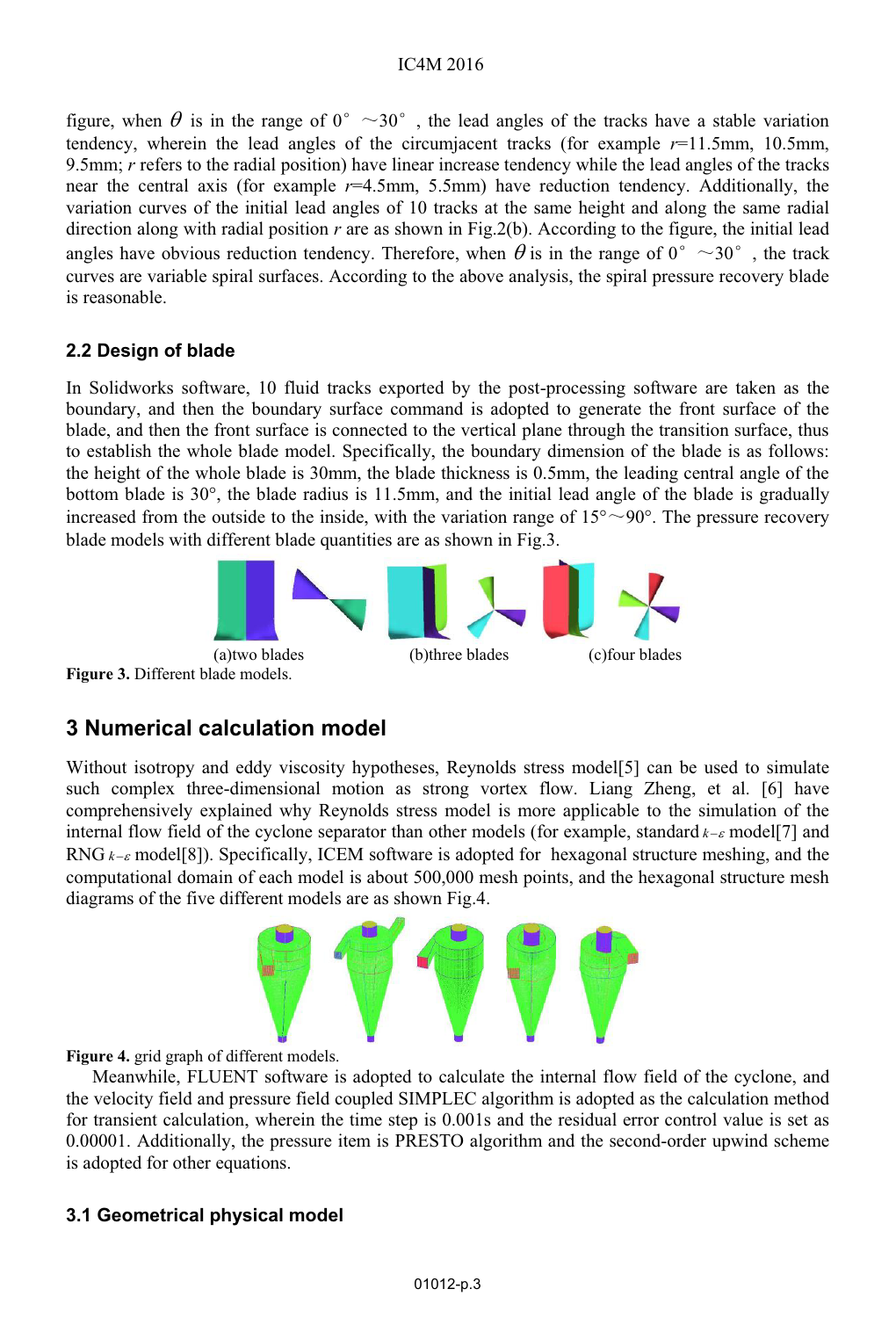### MATEC Web of Conferences

Classic 75mm cyclone is adopted in the paper, wherein Model I is the single-inlet rectangular tangent feed pipe cyclone, Model II is the dual-inlet rectangular tangent feed pipe cyclone, Model III is the shrinkable rectangular tangent feed pipe cyclone, Model IV is the concentric annular feed pipe cyclone, Model V is the three-dimensional spiral feed pipe cyclone, and the structural parameters of the above five models[9] are as shown in Table 1. *D* is the diameter of the cylindrical barrel, *a* and *b* are respectively the length and the height of the rectangular inlet,  $h$  is the height of the cylindrical barrel,  $\alpha$  is the taper angle,  $d_{\rho}$  is the diameter of the underflow port,  $d_{\mu}$  is the diameter of the overflow outlet,  $d$  is the diameter of the concentric annulus and  $z$  is the spiral distance.

|           | (mm) | a<br>(mm) | (mm) | (mm) | $\alpha$<br>$(^\circ)$ | $\boldsymbol{a}$<br>$\Omega$<br>(mm) | $u_u$<br>(mm) | и<br>(mm) | Ζ<br>(mm) |
|-----------|------|-----------|------|------|------------------------|--------------------------------------|---------------|-----------|-----------|
| Model I   | 75   | 17        | 27   | 75   | 20                     | 12.5                                 | 25            |           |           |
| Model II  | 75   | 12        | 19   | 75   | 20                     | 12.5                                 | 25            |           |           |
| Model III | 75   | 17        | 27   | 75   | 20                     | 12.5                                 | 25            | 40        |           |
| Model IV  | 75   | 17        | 27   | 75   | 20                     | 12.5                                 | 25            |           |           |
| Model V   | 75   | 7،        | 27   | 75   | 20                     | 12.5                                 | 25            |           |           |

**Table 1.** Structural parameters of five models.

### **3.2 Boundary conditions**

1) The velocity inlet is adopted as the inlet, and the inlet velocity is set as 2.28m/s.

2) The pressure outlets are adopted as the overflow outlet and the underflow outlet, the static pressure is set as 0 and is communicated with the atmosphere.

3) No-slip boundary is adopted for the wall surface, and the standard wall function is adopted for the wall treatment.

4) Physical property parameters of the mixture: the water density is  $998 \frac{kg}{m^3}$  and the viscosity is 0.001 *Pa s* .

## **4 Reliability analysis of results**

American scholar Hsieh [10] adopted the laser Doppler tachymeter to measure and obtain the velocity distributions on different sections of a cyclones as early as 1988. Many experts and scholars[11-13] have adopted the above experimental data to verify the accuracy of the calculation results. In the paper, the post-processing software is adopted to output the radial position based distributions of the tangential velocity (Fig.5(a)) and the axial velocity (Fig.5(b)) at the position 60mm away from the highest point of the cylindrical barrel, and meanwhile such distribution data are analyzed and compared with Hsieh's experimental data.



 (a) Tangential velocity with radial position distribution (b) Axial velocity with radial position distribution **Figure 5.** Comparison of tangential velocity and axial velocity between numerical simulation and experiment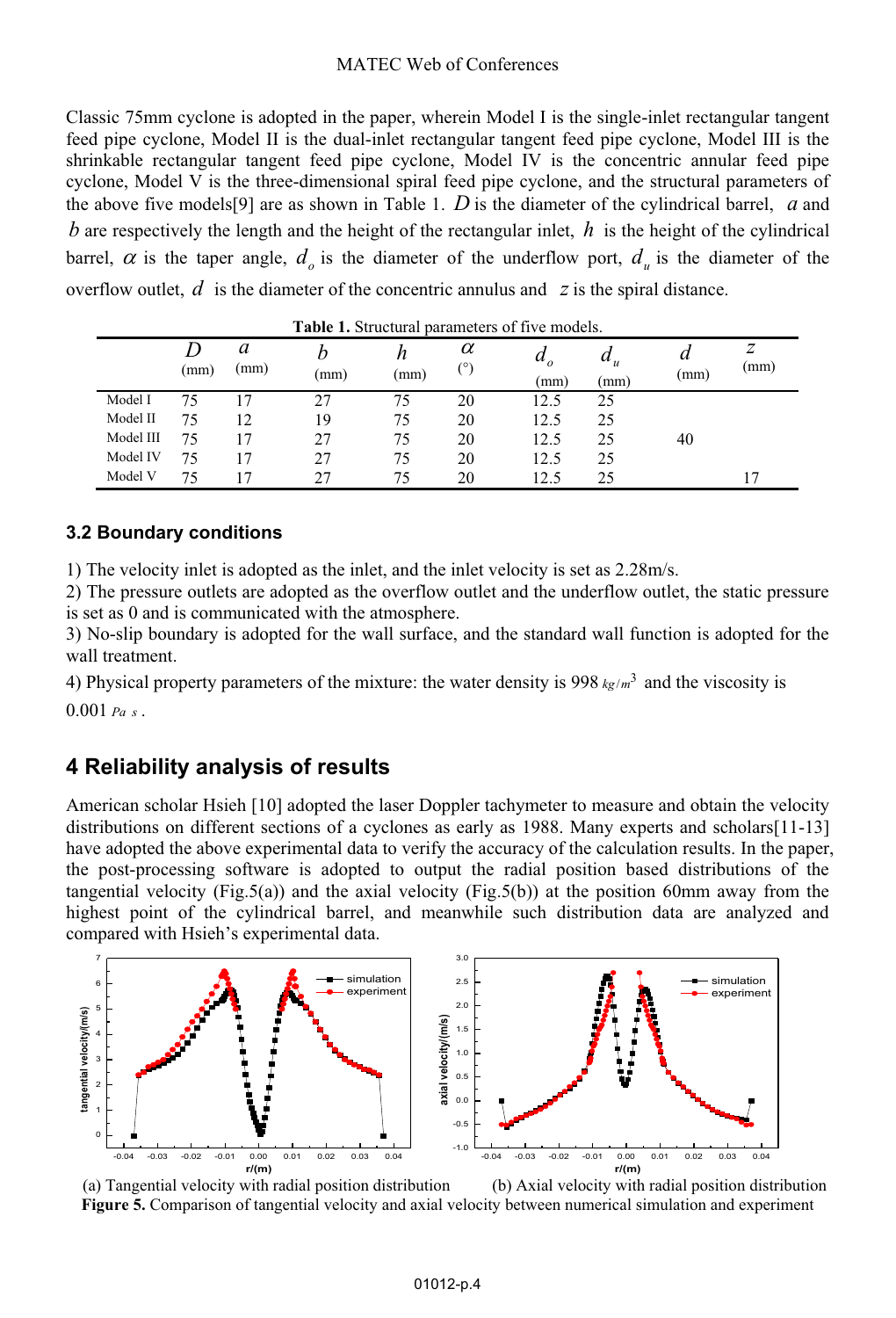#### IC4M 2016

 According to the figure, the simulation result is basically consistent with the experimental data; the simulation experiment has wall error, because the wall boundary is not accurately processed in the numerical simulation and it is difficult to accurately measure the tangential velocity and the axial velocity at the position near the central position in the experiment.

## **5 Flow field analysis**

#### **5.1 The velocity field and pressure field of Model I under different blade number**



**Figure 6.** The radial distribution of axial velocity and tangential velocity in different blade models (from top to bottom: *z*=60mmǃ*z*=75mm)

The radial position based variation tendency of the axial velocity and the tangential velocity at the cross sections *Z*=60mm and *Z*=75mm in Model I with different blade quantities is as shown in Fig.6. According to the figure, the tangential velocity curves all present a dual-peak shape, and the downward concave of the tangential velocity curve is caused by the wall thickness of the overflow pipe of the cyclone, and the peak values of the tangential velocity almost appear at the same position, thus verifying Liang Zheng's research achievement: the maximum tangential velocity appears at the radial position slightly more than  $2r_0/3(r_0)$  is the diameter of the overflow pipe). According to the tangential velocity distribution diagram, in the forced vortex area, the tangential velocity of the cyclone inserted with blades is less than that of the cyclone not inserted with blades, thus indicating that the pressure recovery blades can weaken the rotating strength of the forced vortex and reduce the total energy for driving the equal fluid as well as reduce the total inlet pressure and the total outlet pressure; the tangential velocity curves of the cyclones respectively inserted with two, three and four blades are basically coincided with each other. According to the axial velocity distribution diagram, in the forced vortex area, the effect of the three-blade cyclone is similar to that of the two-blade cyclone;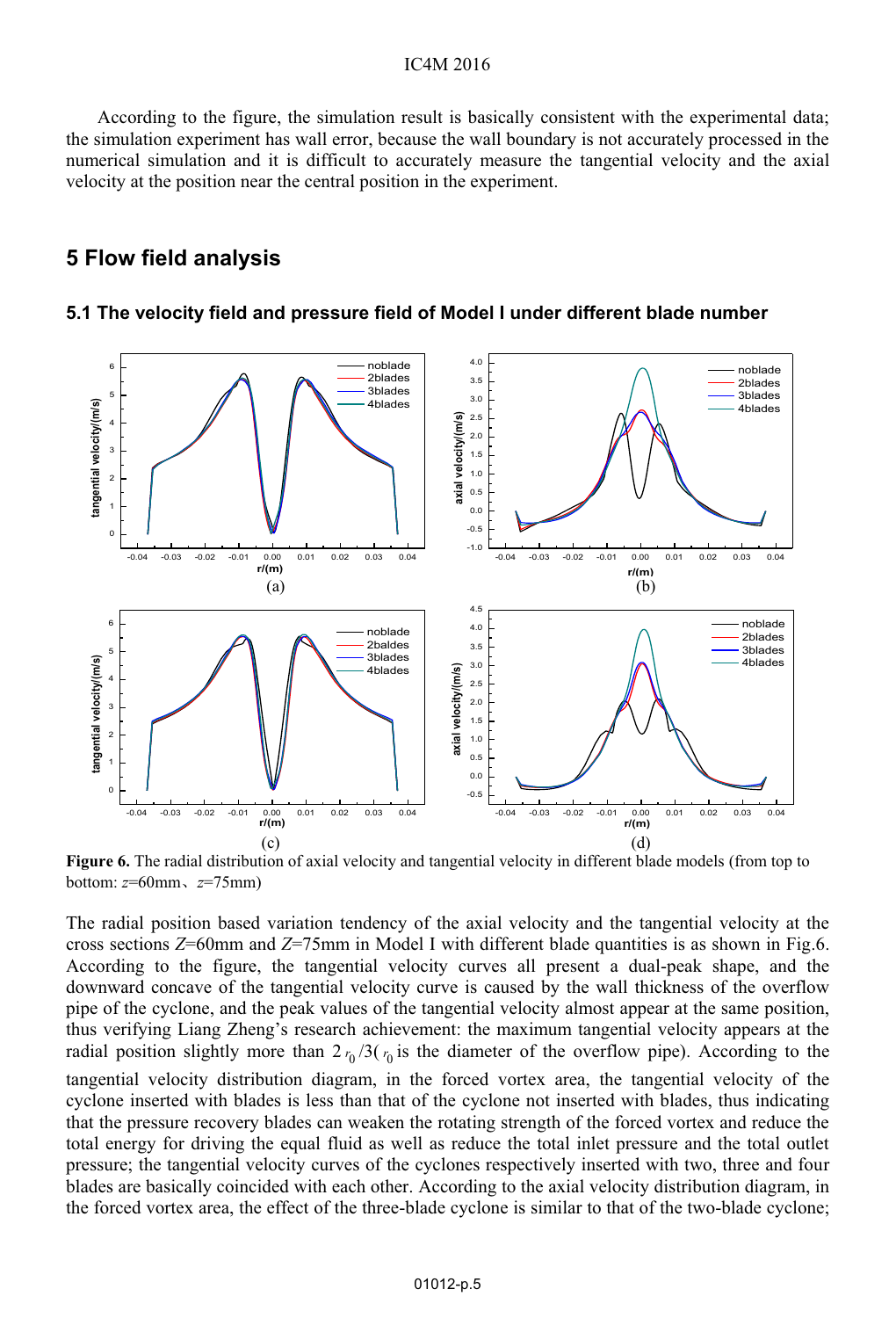the axial velocity of the four-blade cyclone is more than those of two-blade and three-blade cyclones, so the total outlet pressure of such cyclone can be effectively reduced.



### *5.1. Pressure fields of Model I with different blades 1*

**Figure 7.** Static pressure distribution at different cross sections of the model 1 (from left to right: section  $z=60$ mm,  $z=75$ mm)

Under the conditions of respectively inserting two, three and four blades, the radial position based variation tendency of the static pressure of Model I at the cross sections *Z*=60mm and *Z*=75mm is as shown in Fig.7. According to the figure, the internal pressure of the cyclone separator is basically symmetrically distributed and the static pressure at the same cross section is gradually reduced from the wall surface to the central axis along the radial position. Since the central fluid is under high-speed revolution, thus the negative pressure generated in the central axis area is exactly one of the preconditions for generating air column inside the cyclone. The two curves for cross sections *Z*=60mm and *Z*=75mm are basically coincided with each other, thus indicating that the radial pressure gradient on different sections are almost the same. The static pressures at the positions with the same radius are the same, thus indicating that the axial pressure gradient is almost zero. After the pressure recovery blades are inserted, the static pressure in the standard free vortex area is obviously reduced. Additionally, the two-blade cyclone and the three-blade cyclone have equivalent static pressure reduction effect, and the four-blade cyclone can maximally reduce the static pressure, thus having the best effect.

### **5.2 Analysis of pressure fields of the blades at different heights in the overflow pipe**

Inlet pressure and outlet pressure are important performance parameters of a cyclone. Under the condition of not influencing the separation efficiency, it is significant to reduce inlet pressure and outlet pressure. Three-blade pressure recovery blades are respectively inserted at five positions in the overflow pipes of the five models, wherein the five positions are respectively 5mm, 15mm, 25mm, 35mm and 45mm away from the overflow outlet surface. FLUENT software is adopted to calculate the total inlet pressure and the total overflow outlet pressure of the cyclone separator after the blades are inserted at the above five positions.

The total inlet pressure and the total overflow outlet pressure at each position in the five models are as shown in Fig.8. (Fig.8(a) shows the total inlet pressures of Models I, II, IV and V, Fig.8(b) shows the total inlet pressure of Model III, Fig.8(c) shows the total overflow outlet pressures of Models I, II, IV and V, and Fig.8(d) shows the total overflow outlet pressure of Model III). According to the figure, along with the increase of the insertion depth, the total inlet pressure and the total overflow outlet pressure of the cyclone separator are almost linearly reduced. When the bottoms of the inserted blades and the overflow pipe are at the same horizontal line, more rotational flows are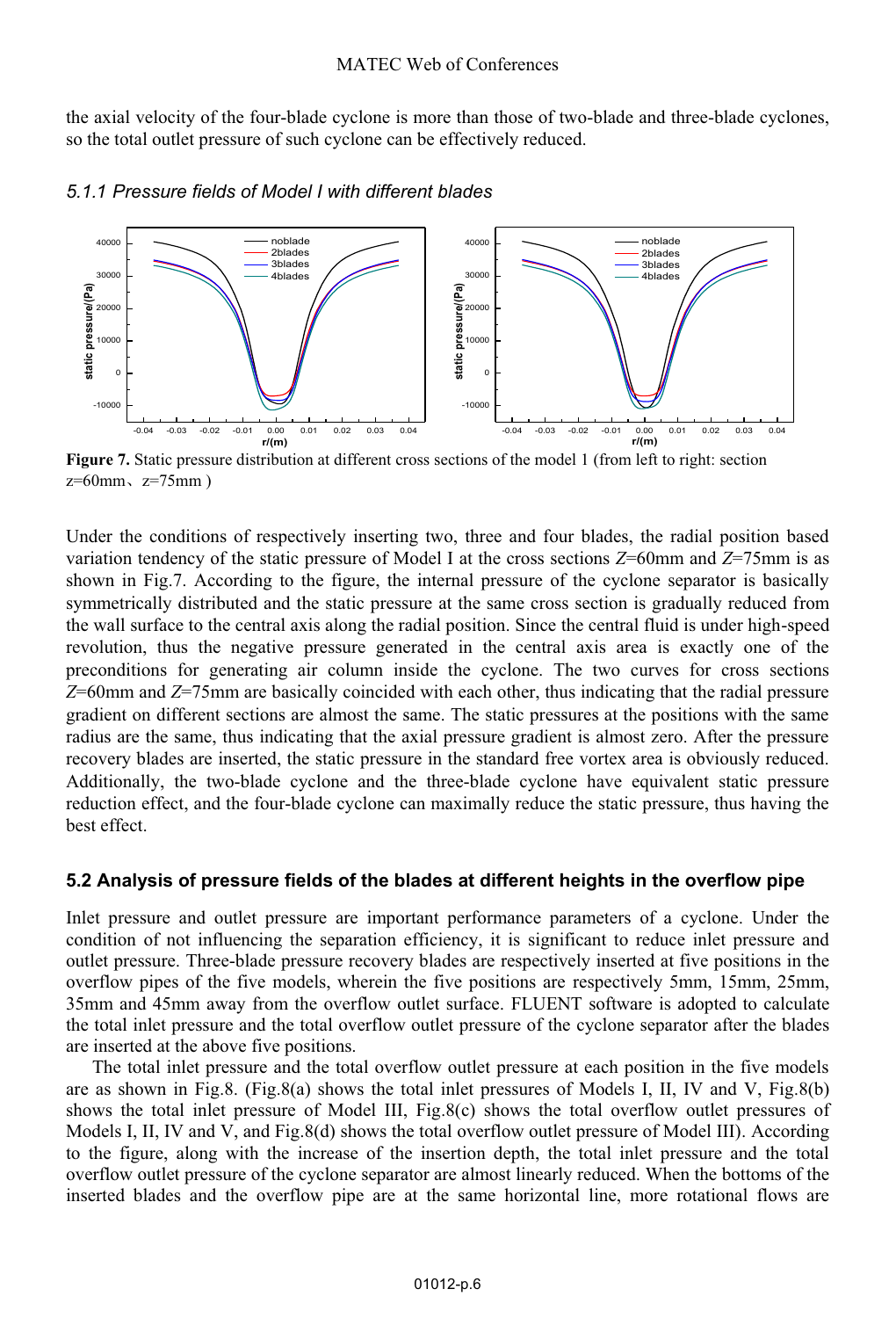

converted into direct flows, thus minimizing the total inlet pressure and the total outlet pressure of the cyclone separator and realizing the best effect of the cyclone.

**Figure 8.** Relationship between blade insertion depth and total pressure of inlet and overflow outlet

## **5.3 Pressure fields of five different models with different blades**

In order to realize the best effect of the cyclone, the best installation position of the pressure recovery blade shall be set at the nethermost end of the overflow pipe. The specific effects of the three blade structures installed at the nethermost ends of the overflow pipes in the five different models will be analyzed and discussed in this section.







**Figure 9.** Inlet total pressure and overflow outlet pressure under five different models in different blade The total inlet pressure and the total outlet pressure of the five different models with different blades are as shown in Fig.9. According to Fig.9(a), the pressure recovery blades can reduce the total inlet pressures of Models I, II, III and IV. For Models I, II and IV, the inserted blades can reduce the